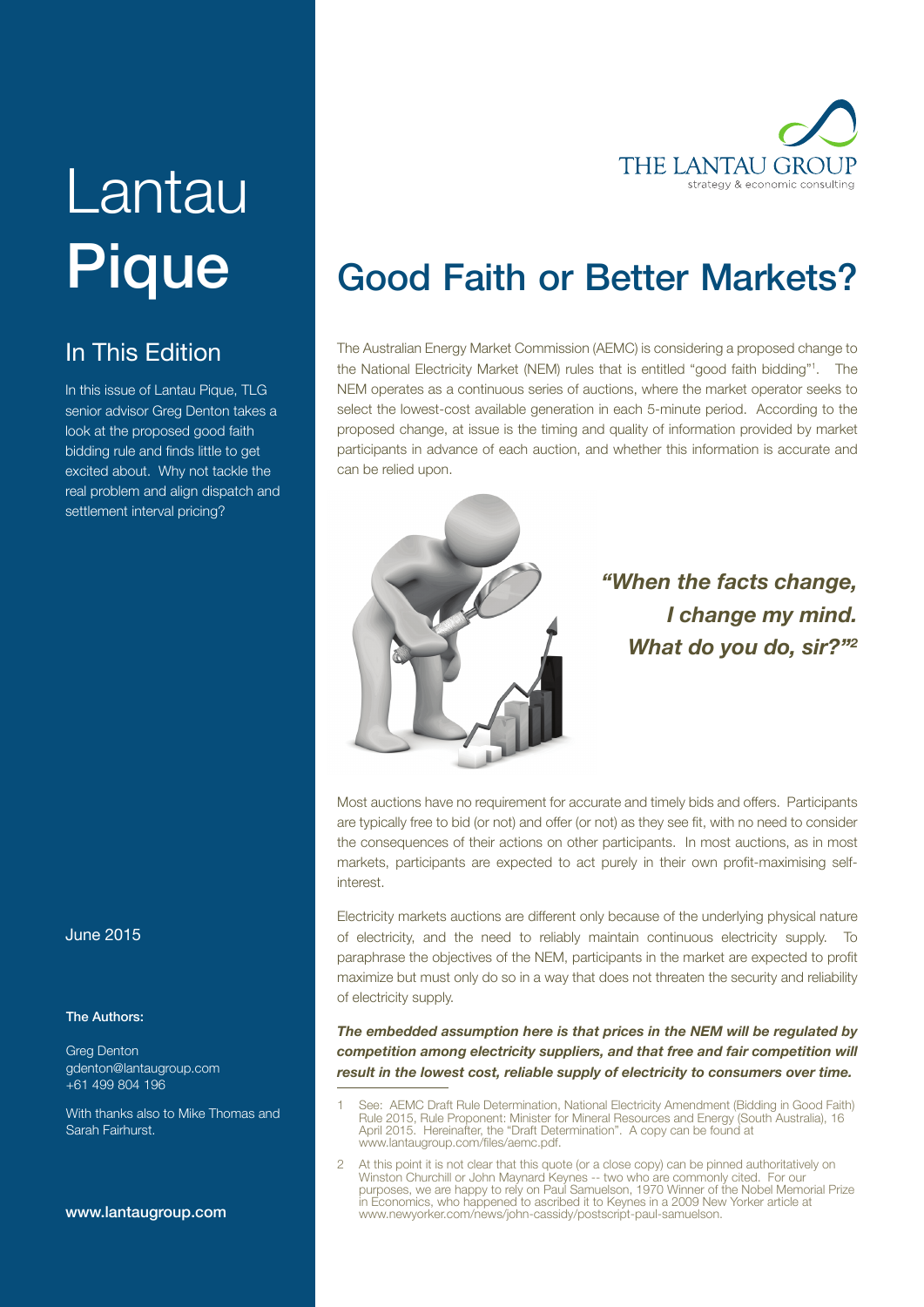As a result of a rule change in 2002, the National Electricity Rules ("the Rules") require participants to bid and offer in good faith (clause 3.8.22A). For every bid or offer, a participant must have a genuine intention of honouring it, if the material conditions and circumstances remain unchanged. In the thirteen years since this clause was introduced (and the prior four years of operation), there has not been a single incident where reliable electricity supply was interrupted or placed at risk due to the bid and offer strategies of participants.

So the question becomes – what is the problem that needs solving? The importance of this question is revealed by the AEMC in its draft determination document. AEMC states that the good faith bidding provisions were introduced in 2002 due to concerns of the jurisdictional ministers that wholesale price outcomes were being manipulated<sup>3</sup>. The proponent of the rule change to modify the good faith bidding provisions (the South Australian Minister for Mineral Resources and Energy) is concerned that the outcome of a Federal Court decision in 2011 "introduced uncertainty around the operation of the bidding in good faith provisions and highlighted issues in relation to the implementation of the original policy intent."<sup>4</sup> Said another way, the South Australian Minister is not concerned about the security and reliability of electricity supply, but rather the possible manipulation of wholesale price outcomes.

#### The rule change has been proposed with the objective of regulating prices.

To answer whether prices need to be regulated through a restriction on bidding behaviour, the following questions need to be considered:

- 1. How material is the issue?
- 2. What circumstances and/or conditions motivated the request to regulate prices through the good faith bidding rules?
- 3. Is there a better way to address the concern?

#### **Materiality**

The AEMC commissioned analysis to determine the materiality of the need to regulate prices. The analysis supports the conclusion that as a result of late bidding practices, price spikes have occurred in South Australia and Queensland in the last year. It is reasonable to conclude that late bidding practices probably resulted in price spikes in other areas at other times as well. However, with average prices in the NEM well below all reasonable estimates of the price needed to justify building a new generator, it is also reasonable to conclude that the transient pricing power caused by late bidding does not occur frequently enough nor with sufficient financial impact to suggest that there is a need to regulate prices.

#### This issue fails the materiality test.

Ordinarily, the AEMC stated that it would reach this conclusion.5 However in this case, the AEMC concluded that because new fast-response generation or load activities could not respond to the price signal created through late rebidding, there might still be a need to regulate bidding activity.<sup>6</sup> Rather than dismissing the need for a rule change because it lacked materiality, the AEMC asserted that competition cannot take place – an assertion which does not appear to be borne out by the facts.

This review is being considered in an environment where market prices are being manipulated at a macro scale by extraordinary policy shifts and technology forcing subsidies. Policy makers' concern over a few, infrequent, short-term, and broadly immaterial price spikes in limited geographic areas is misplaced.

#### **Motivation**

The motivation to regulate bidding behaviour appears to be the desire of the proponent and the AEMC to avoid explaining price spikes enabled by the market design, even in an environment where prices are below their long run expectations.

The AEMC state that its consultants found that "late rebidding" often has a role to play in responding to forecast price spikes and reducing anticipated market volatility" with the implication that this was a "good" outcome.<sup>7</sup> It also found that late bids "in Queensland has resulted in price spikes", with the implication that this was a "bad" outcome. The NEM is designed to be a volatile market when necessary and participants have the tools to manage the associated risks. This volatility contributes to overall pricing which signals the need for new entry; and the type of volatility highlights the type of new entry required. This short time frame volatility merely highlights the value of a faster response plant. Given this, the AEMC has not articulated why price spikes that result from late stage bidding responses are inconsistent with its stated objective to "allow the market to trend towards a longer-term equilibrium".<sup>8</sup>

Is the solution really to impose a greater administrative burden on participants in the industry through the information requirements and complexity of the good faith bidding rule changes, or can we do better?

#### The More Important Issue

The proposed good faith bidding provisions are intended to address the inability of market participants to respond to bids and offers made immediately before a dispatch interval. However this inability is a function of:

<sup>3</sup> Draft Determination, Pg 1.

<sup>4</sup> Ibid.

<sup>5</sup> Ibid., 25

<sup>6</sup> Ibid.

<sup>7</sup> Ibid., iii.

<sup>8</sup> Ibid., ii.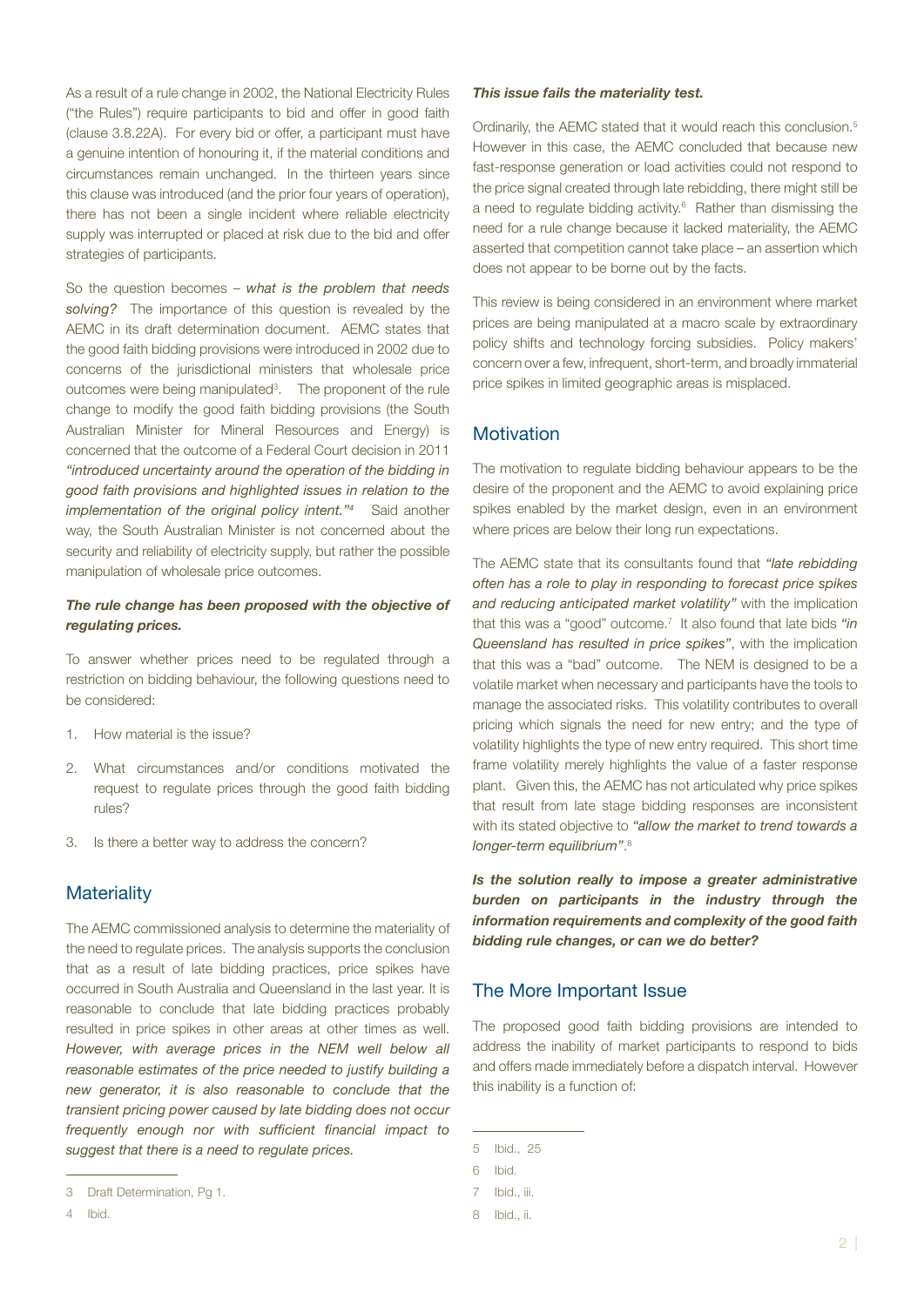- 1. The physical limitations of plant (both generation and loads) to respond to a modified price signal within 5-minutes;
- 2. The physical limitations of the transmission network and how it is represented in the NEM algorithms to allow competition across locations; and
- 3. A peculiarity in the NEM Rules that averages the 5-minute dispatch interval price outcomes into a half-hourly trading interval price.

The AEMC considers that the physical limitations (1 and 2) favor generators that are online and regularly being dispatched. In some time periods, these generators can re-price their offering just before a dispatch period with only limited risk that their volume outcome will be lower because of the reduced competitive threat caused by the physical limitations.

The averaging of price outcomes into half-hour trading intervals (3) distorts this further. Bidding behaviour that modifies a price outcome in a single dispatch period impacts the volume in the other five dispatch periods of that trading interval. A price spike in the last dispatch period will increase the price received for electricity volume in the five previous dispatch periods, effectively on an ex-post basis. Conversely, a price spice in the first dispatch period will carry over into the following five dispatch periods, artificially motivating additional supply.

At its forum on good faith bidding in Brisbane, the AEMC heard how Sun Metals lost a month of production because, although it can respond to a 5-minute price signal, it could not risk being exposed to the ex-post recalculation of trading interval prices during the volatile summer period. The averaging of the 5-minute price across the previous five dispatch periods means that even if an end user is able to completely avoid consuming electricity during, say, the last of the six, five-minute price intervals that are averaged to form the NEM's 30-minute settlement prices, a price spike in that last five minute interval will spillover—through the averaging process—causing prices in the other 25 minutes to be higher. Clearly, this sort of averaging greatly reduces the incentive to develop the sort of demand-response capability that is a natural competitive counterbalance to late-stage supply rebidding. Why does this market peculiarity still exist?

Rather than introduce a confusing layer of faith-based regulation that risks ensnaring both legitimate responses to changing market conditions and the occasional sneaky bidder, why not tackle the underlying problem by increasing the effectiveness of competition instead?

These are clearly issues worthy of being addressed, and should not be hidden underneath a restriction on legitimate bidding competition between market participants.

- To address the physical limitations, the AEMC should investigate ways that network constraints are managed and represented in the NEM to reduce the number of time periods when the market is geographically sub-divided. Improvements in accuracy and a more dynamic representation of transmission constraints will enable competition to regulate prices.
- Removing the averaging of prices across trading intervals will de-leverage late bids. It promises to simplify the market and improve its pricing transparency.

The AEMC acknowledges that late bidding provides a useful role in price discovery process. However we need to be careful not to judge its value through quantifying the direction or volatility of prices in any limited period or geography.

Late bidding allows market participants to absorb, consider, and respond to all information, limited only by the constraints of 5-minute market auction process, the need for electricity supply to be reliable, and the real physical constraints of the participant's assets.

Equally important, aligning prices to their underlying cause clarifies the value of fast response.

It is not hard to imagine improved generation and demand-side response if the identified market flaws are addressed. The dynamic response in the medium term might involve new technologies. This is how markets work.

#### Conclusion

The AEMC is incorrect to consider regulating bidding activity to address issues in the market design.

Late stage bidding is a necessary adjunct to the longer-term support of faster demand and supply response – a good outcome in the long-term, as it aligns with the increasing importance of faster response capability in markets with greater generation supply intermittency.

However, such responsiveness is limited by price distortions resulting from the 30-minute averaging of dispatch interval prices.

Moving to five-minute pricing, fully, would reduce incentives for manipulative activity as well as enhance incentives for faster demand response.

The AEMC should shift focus to this much more important problem.